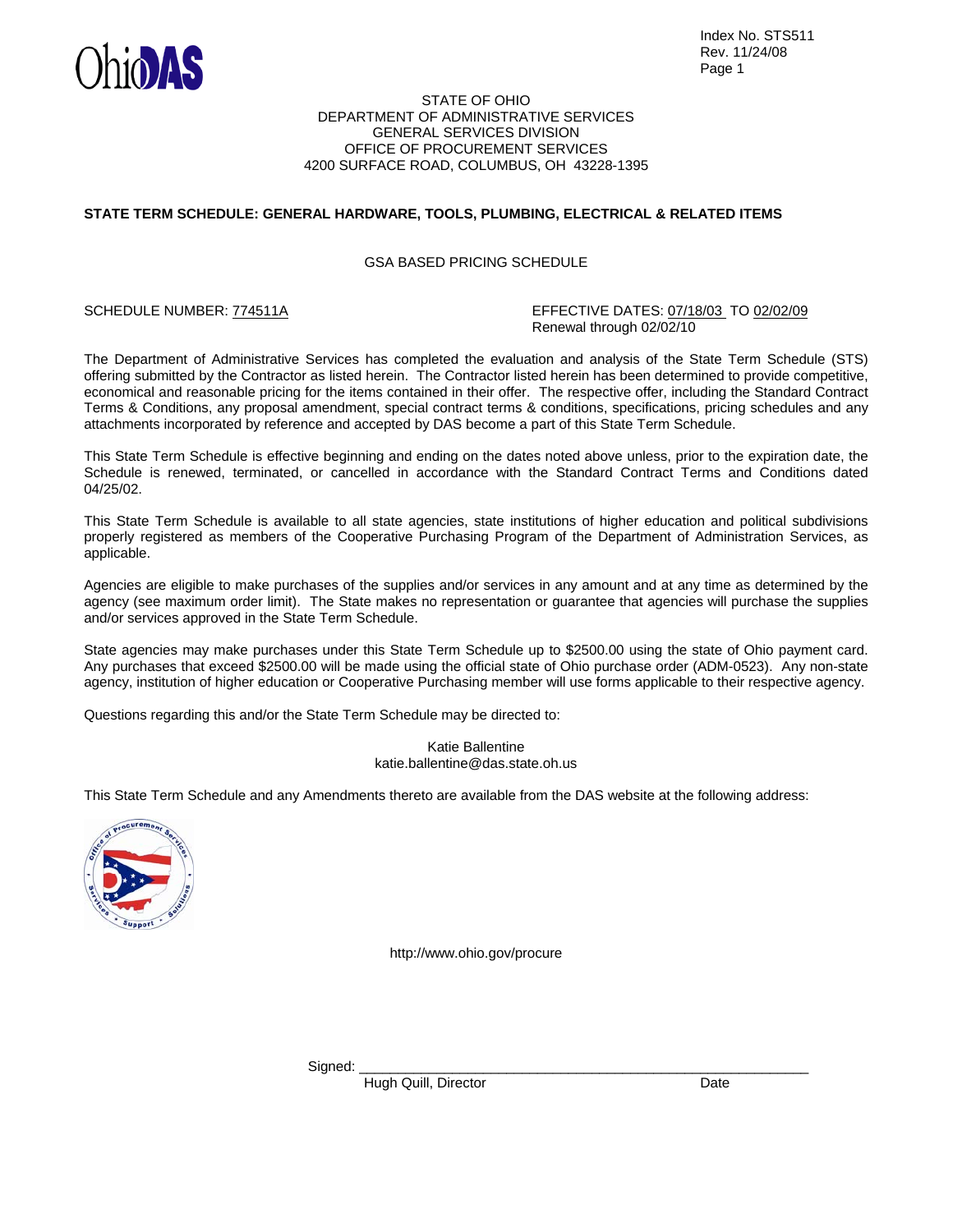APPROVED PRODUCTS/SERVICES: Only those vendors, products or services as listed in the price pages, approved by the Office of Procurement Services, may be purchased from this State Term Schedule. Any vendors, prices, terms, conditions, products or services not listed in the approved price sheets are outside the scope of this schedule.

MANDATORY USE CONTRACTS: All General Distribution Contracts (GDC), Limited Distribution Contracts (LDC), Multiple Award Contracts (MAC), and Request For Proposals (RFP) take precedence over this State Term Schedule (STS). This STS is only for governmental entities without a mandatory use contract.

EXCLUDED ITEMS: (State Agencies Only) In accordance with the Ohio Revised Code Sections 5147.07, 4115.31, through 4115.35, 5119.16 and 3304.28 through 3304.33 state agencies are required to purchase through Ohio Penal Industries (OPI); Community Rehabilitation Programs (CRP); Department of Mental Health (DMH) Office of Support Services (Central Warehouse and Pharmacy Services); and Rehabilitation Services Commission (RSC). State agencies must obtain a waiver from OPI, CRP, DMH Central Warehouse or Pharmacy Services, and/or RSC to procure from this schedule.

SPECIAL NOTE: The state of Ohio including but not limited to its agencies, boards, commissions, departments, state universities, state vocational schools, state community colleges of Ohio, and any entity authorized by law to use this State Term Schedule (STS) is not obligated to procure any products or services from this STS. This STS shall not be construed to prevent the state from purchasing products or services using other procurement methods as authorized by law.

NOTICE TO CONTRACTOR/VENDOR: It is the responsibility of the contractor's contact to maintain this State Term Schedule with current information. All updates i.e., telephone numbers contact names, email addresses, tax identification number, prices, and catalogs etc., are required to be processed through the formal amendment authorization process which is initiated by way of a written request from the contractor's contact.

## CONTRACTOR INDEX

CONTRACTOR: 84162 W.W. Grainger, Inc. 1300 Third Street, Ampoint Perrysburg, OH 43551

\*

CONTRACTOR'S CONTACT: Mr. Matt Otec Email: matthew.otec@grainger.com Telephone: (314) 749-4204 Web: www.grainger.com

TERMS: Net 30 Days

DELIVERY: 30-45 Days A.R.O.

FOB Destination: freight prepaid

CONTRACTOR'S USAGE AND REVENUE SHARE CONTACT: Mr. Matt Otec Email: matthew.otec@grainger.com Telephone: (314) 749-4204 Web: www.grainger.com

Indicates updated contractor's contact and revenue share contact information.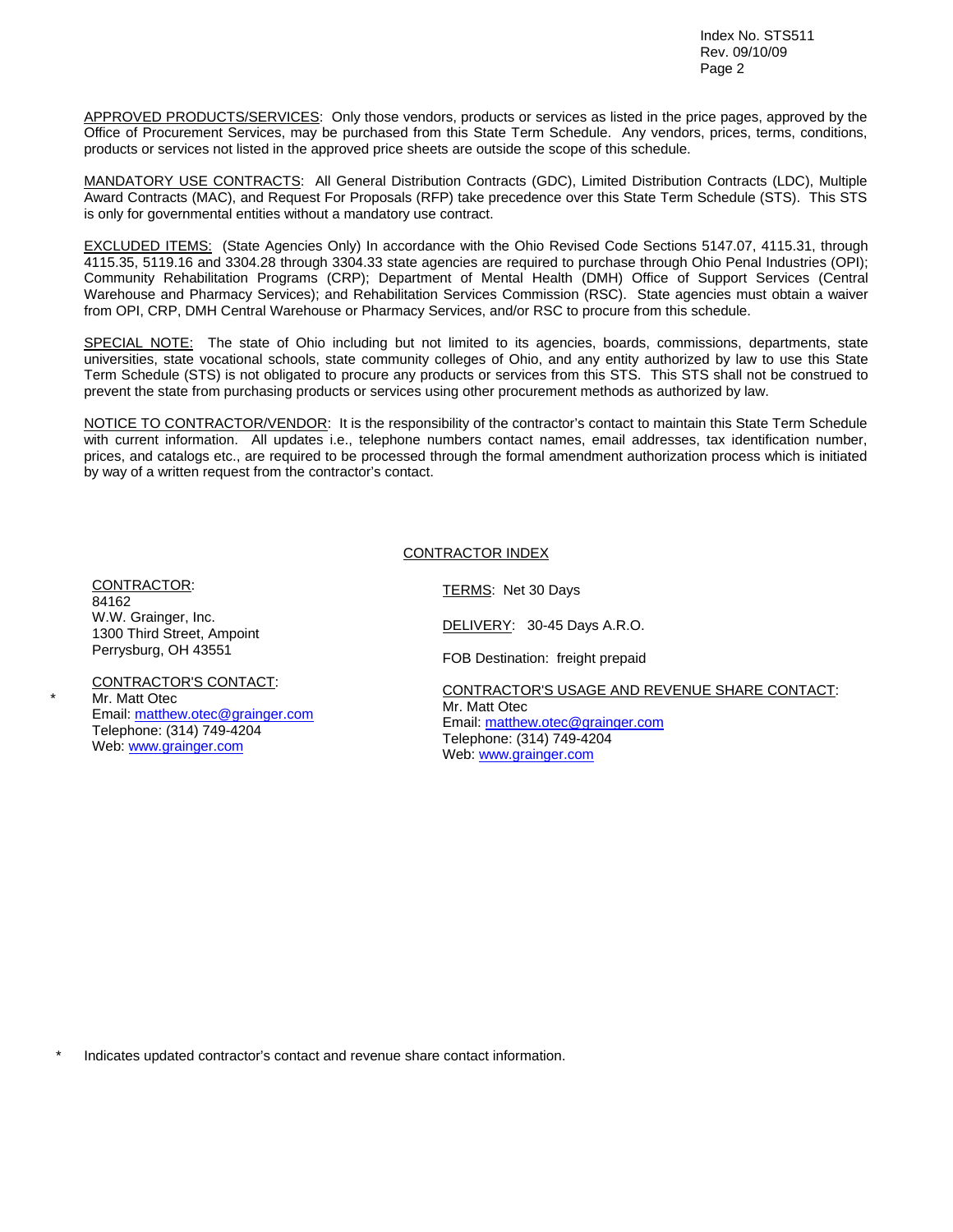## BASIC ORDER LIMITATIONS

#### Minimum: None

- Maximum: \$300,000.00 Agencies should contact State Purchasing when they expect to exceed the Maximum Order Limitation.
- Rate Schedule:

Contact contractor's contact for catalog(s) and price list. Catalog No. 400 dated Feb 01, 2009 State agencies should register on the W. W. Grainger, Inc. website, www.grainger.com, to establish an account.

Prices based on GSA Schedule #GS-06F-0007J Price Schedule

There are items in this catalog that are on mandatory use contracts or available from OPCRP, DMH, RSC or OPI. All of these items are excluded from the schedule. Contractors making sales of these items will be considered in violation of their Contract and may be subject to cancellation of the Contract and/or exclusion from the State Term Schedule program.

| <b>Grainger Discount Schedule</b>        | Percentage Off   | Percentage Off |
|------------------------------------------|------------------|----------------|
|                                          | Grainger Catalog | Mfr. List      |
| Grainger Catalog General Discount        | 10%              |                |
|                                          |                  |                |
|                                          |                  |                |
| Power Tools:                             |                  |                |
| <b>DeWalt</b>                            |                  | 48%            |
| Milwaukee                                |                  | 46%            |
| Power Tool Accessories:                  |                  |                |
| <b>DeWalt</b>                            |                  | 38%            |
| Milwaukee                                |                  | 35%            |
| Hand Tools:                              |                  |                |
| <b>Blackhawk</b>                         |                  | 45%            |
| Proto                                    |                  | 55%            |
| Westward                                 |                  | 60%            |
| Stanley                                  |                  | 52%            |
| Motors and Power Transmission            | 28%              |                |
| Electrical                               | 10%              |                |
| Test Instruments/Outdoor Equipment       | 10%              |                |
| Metalworking & Shop supplies             | 10%              |                |
| Cleaning & painting equipment & supplies | 10-18%           |                |
| <b>Material Handling</b>                 | 10%              |                |
| Safety and Security                      | 10%              |                |
| <b>Fluid Power</b>                       | 10%              |                |
| Pumps and Plumbing                       | 10%              |                |
| H.V.A.C.                                 | 10-45%           |                |
| <b>Air Filters</b>                       | 45%              |                |

### Lighting:

General Electric Lighting product pricing equal to 65% discount off the price listed in the "5 or more case" column in the GE Commercial and Industrial Lamp Price Schedule 9002, for items not identified as 'Excluded'. For items identified in the GE 9002 Price Schedule as "Excluded", Grainger offers a minimum 10% discount off the Grainger "Each" price. The GE 9002 Price Schedule in place on February 1 of each year will provide the base price from which the appropriate discount will be taken.

Indicates updated discount schedule and to announce the use of Catalog #400, effective with all orders issued on or after September 10, 2009.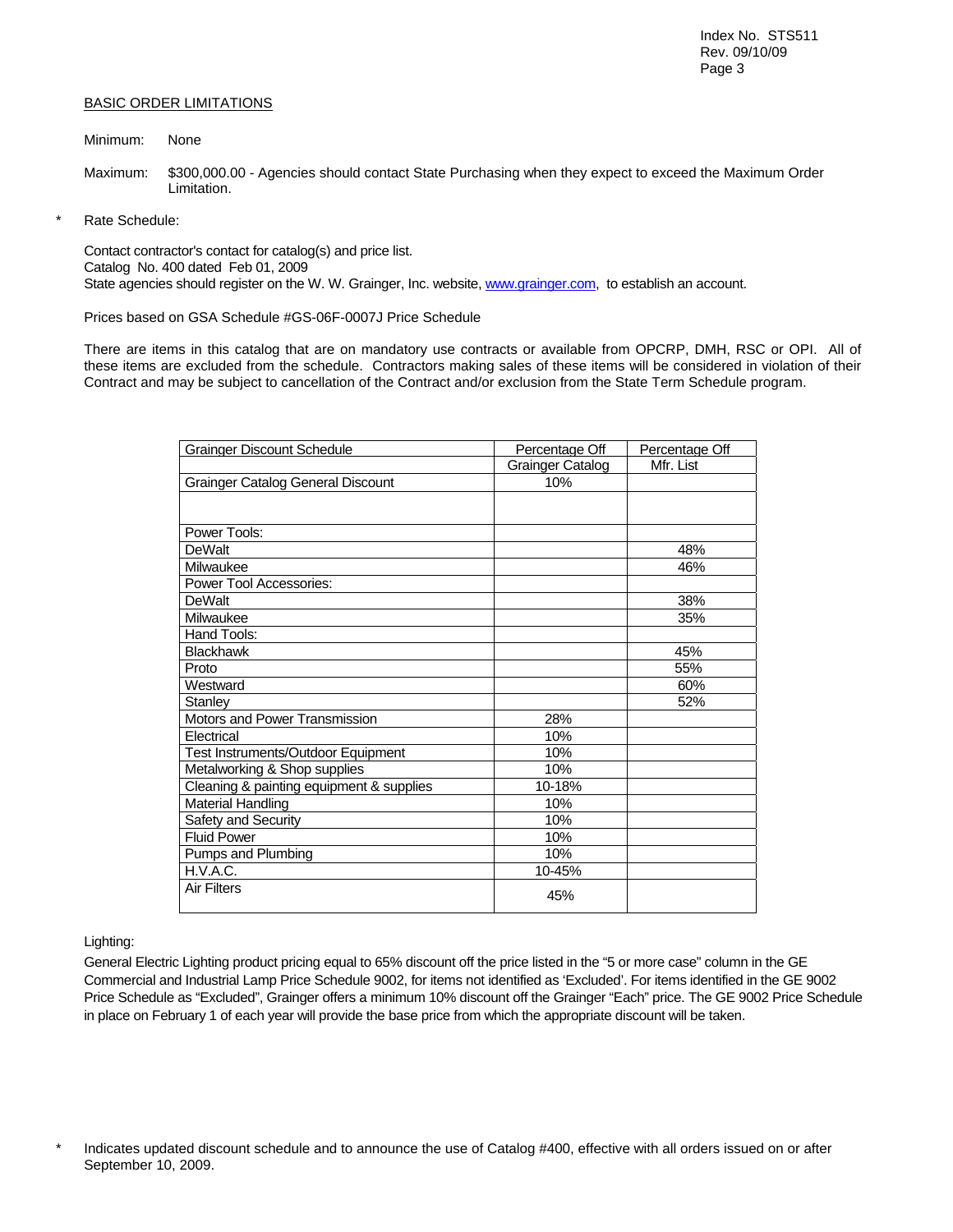Index No. STS511 Rev. 09/10/09 Page 4

 $\overline{\phantom{a}}$ 

# PAY DIRECT DEALER INDEX

| <b>P.O.'s To:</b>                                                                                          | <b>Remit To:</b>                                                                                           |                          | <b>Contractor/Dealer Contact:</b> |
|------------------------------------------------------------------------------------------------------------|------------------------------------------------------------------------------------------------------------|--------------------------|-----------------------------------|
| <b>Encouraging Diversity, Growth and</b>                                                                   | <b>Encouraging Diversity, Growth and</b>                                                                   |                          | Mr. Stan McCormick                |
| <b>Equity (EDGE)</b>                                                                                       | Email: stan.mccormick@siss.cc<br><b>Equity (EDGE)</b>                                                      |                          |                                   |
|                                                                                                            |                                                                                                            |                          | Telephone: (419) 697-3700         |
| Contract ID: 774511A-2                                                                                     | Contract ID: 774511A-2                                                                                     |                          | Fax: (419) 867-2009               |
| Vendor ID: 082221<br><b>Superior Industrial Supply</b><br>1690 Woodlands Dr. Suite 239<br>Maumee, OH 43537 | Vendor ID: 082221<br><b>Superior Industrial Supply</b><br>1690 Woodlands Dr. Suite 239<br>Maumee, OH 43537 |                          |                                   |
| <b>Item Description:</b>                                                                                   |                                                                                                            | <b>OAKS Category ID:</b> | <b>Service Counties:</b>          |
| General hardware and all related supplies.                                                                 |                                                                                                            | 31160000                 | All 88 Counties                   |